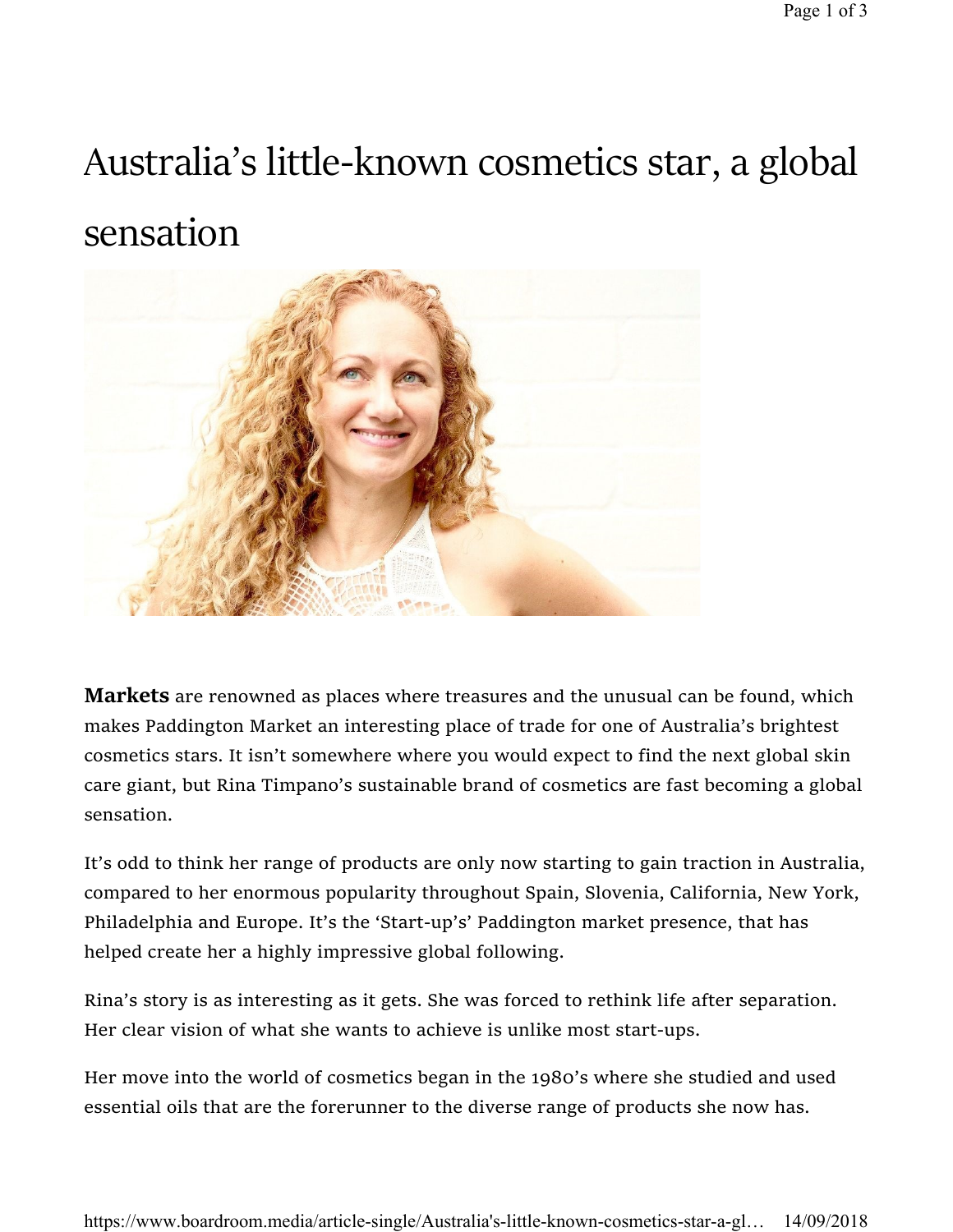Why she began developing her own brand of cosmetics arose through concern about the chemicals that were used by major cosmetics companies in the 80's and how they were impacting on her skin and that of her children.

The cosmetic market had little diversity when it came to skin care 35 years ago. So, she embarked on becoming a "Cosmetic Alchemist," creating solutions to skin ailments and allergies she had been taught growing up where her mother would make her own laundry soap, poultices and balms. She now uses the same age old wisdom combined with modern technology to create products that are making a real difference to the skin of women and men the world over.

Since leaving her job in December last year as General Manager of a global food importing company, RinaScentia has achieved in the first six months of operation a staggering 800% plus in growth, with sales figures exceeding more than \$900,000 and the second half of 2018 looks to be even bigger and better.

Her projected sales figures for the next five years are expected to grow to more than \$50m.

The growing success of RinaScentia globally, can be likened to a virus contracted in one part of the world and contagion rapidly spreading in another. RinaScentia is a brand gaining huge international traction and people the world over can't get enough of her products.

Rina's world of sustainable skin care and cosmetics has the Sydneysider's vision of global growth fast reaching a tipping point, but in Australia, her presence is only now starting to build.

The challenge now for Timpano is to meet the growing expectations of global demand of her followers and how she manages production, which now has her negotiating contracts with several major manufacturing houses along with storage and distribution supply chain companies.

Her vision is clear and big and she isn't holding back on what she wants to achieve and seeking investors is one of her strategies.

A Flagship store offering bespoke skin care products, a global brand present in every major retail outlet in Australia like David Jones, Adore Beauty, Mecca and Sephora, with